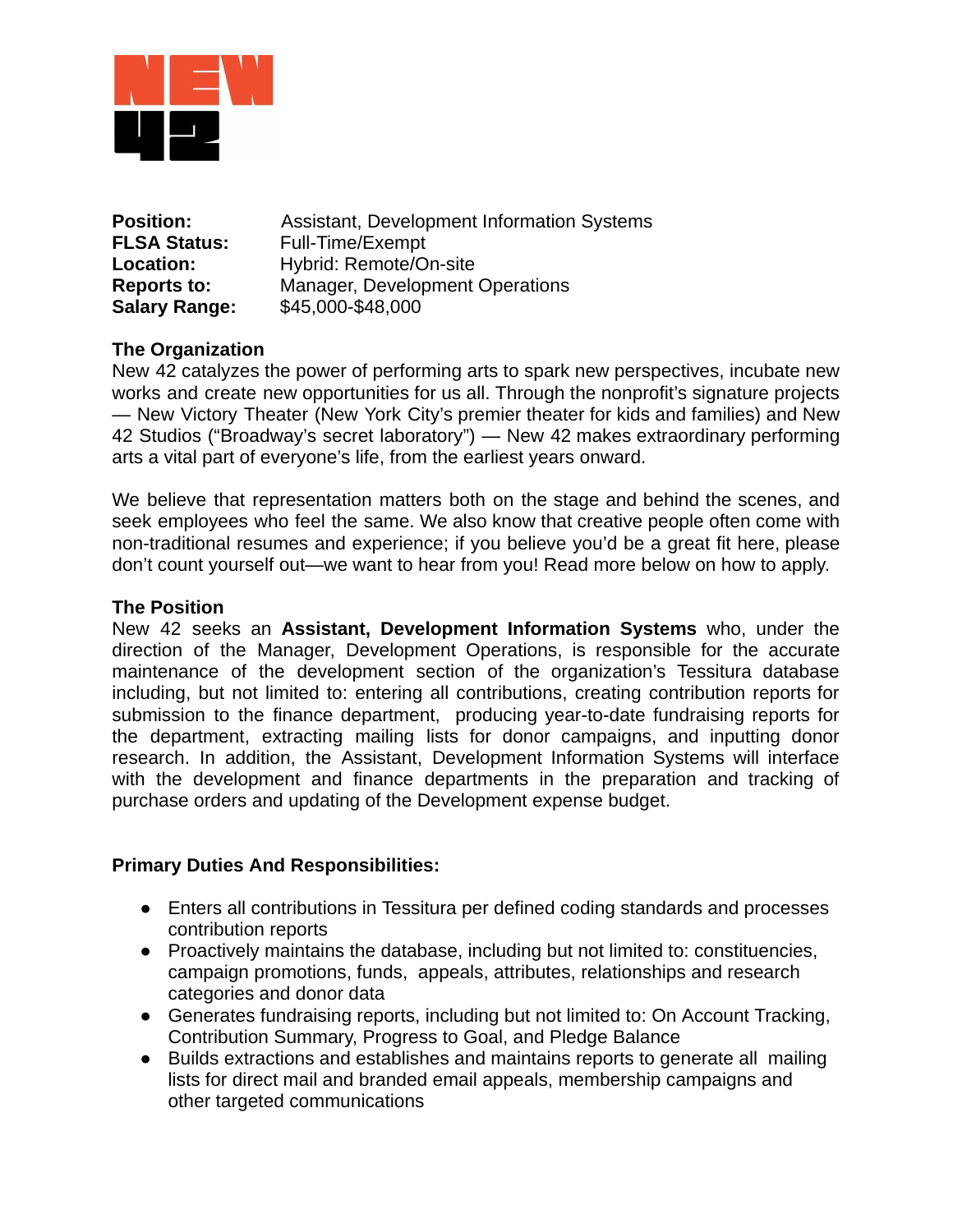

- Coordinates the creation, copying, mailing and filing of Individual Giving acknowledgement letters with the Manager, Development Operations
- Facilitates general development budget reconciliation/audit with Finance, in conjunction with the Manager, Development Operations
- Organizes donor lists for the program book, signage and other required recognition

# **Essential Knowledge and Qualifications:**

- Tessitura development experience is strongly sought after
- Ability to work with the Manager, Development Operations to increase the department's use of the Tessitura database system with a growing level of sophistication
- Working familiarity with Microsoft and Google office suites
- Experience with multiple databases, spreadsheets and Powerpoint presentations
- Effective oral and written communication skills
- Ability to multi-task and remain flexible while experiencing frequent interruptions
- Intensely organized with a fanatical attention to detail
- Ability to respond to goals and deadlines
- Comfort with budgets and ease with financial reporting
- Team player able to work collaboratively with development colleagues as well as interface effectively with other departments
- Keen sense of curiosity and initiative; motivated to succeed
- Ability to work nights and weekends

# **Why Should I Apply?**

Be a part of this leading non-profit performing arts organization that is committed to empowering young people, artists and educators through the performing arts. In addition to a competitive salary, New 42 offers a strong employee benefit package which includes comprehensive Health Insurance, Flexible Spending Account, 403B Retirement Plan, Employee Pension, and Paid Time Off.

# **Equal Opportunity Employer**

New 42 is an Equal Opportunity Employer and prohibits discrimination and harassment of any kind: New 42 is committed to creating a diverse environment and is proud to be an equal opportunity employer. All qualified applicants will receive consideration for employment without regard to race, color, religion, gender, gender identity or expression, sexual orientation, national origin, genetic information, predisposition or carrier status, disability, age, military or veteran status, or any other status protected by applicable law.

New 42 is committed to anti-oppressive practices in all departmental business processes; we aim to prioritize and advance as an anti-racist and anti-oppressive organization.